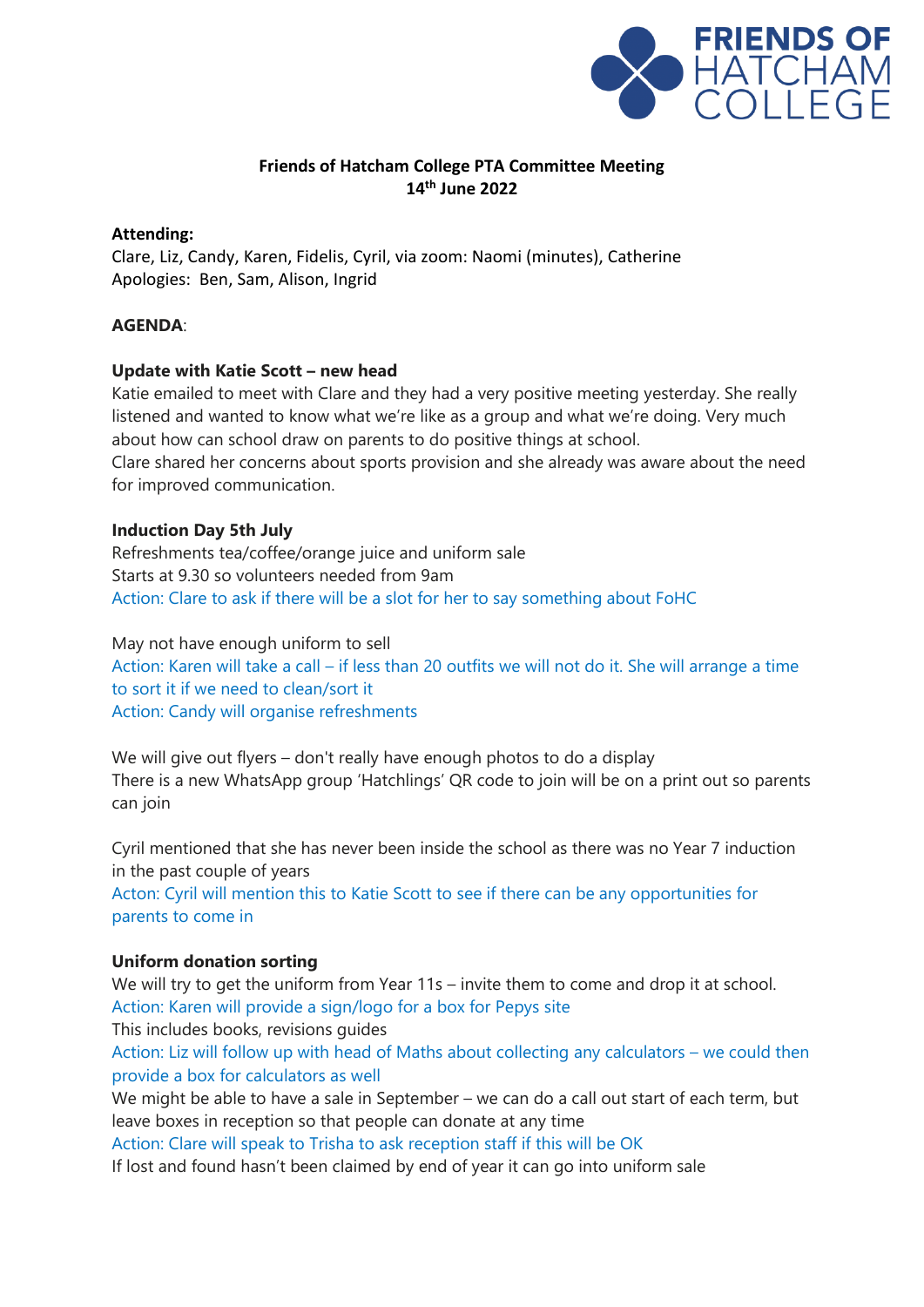

## **Music placeholders concert**

6-8pm Weds 22nd June We will look to offer refreshments – pre 6pm and interval Need 6-8 people 5pm set up Action: Candy will reach out to volunteers for this event Action: Clare will ask Mr Dottridge if there will be space at the back of the hall

## **School production**

11/12/13<sup>th</sup> July

We will offer to do refreshments each night – people taking the lead for a specific night with regard to set up and volunteers: Cyril & Fidelis - Mon Liz & Karen - Tues Candy & Naomi - Weds Action: Clare will email Mr Dottridge and say we will provide the refreshments

## **Parent get-together for SEND (tbc)**

Clare sent email to Emily Brickell to arrange an event – but likely not to be this term as she has not replied Katie Scott said there used to be forums each month for parents with children SEND, so this may be something that is started again

### **Internet Banking & Gift Aid**

Ben chasing to see if we can get a card with Metrobank Ben and another parent looking at implementing Gift Aid

# **Outdoor Space update (Candy / Naomi)**

Candy and Naomi sent school plans and quotes – but had no reply

Candy met someone at Chelsea Flower Show – Grow to Know (Grow2know.org.uk) – working with schools, community groups, doing quite a lot getting young teenagers involved, maths teachers etc – would be ideal to get involved. Not completely free – they design and deliver work

Naomi suggested Candy contact them and see if they have another school they have worked with we can speak to about the experience before we approach Hatcham about it

### **Young carers**

Raised £260 specifically for Young Carers – Rachel Preston will take them on a trip last week of term

### **Library**

Got a list of the books that the library want Action: Catherine/Clare will liaise with Ben about how to buy the books and delivery We have stickers that will be put into the books